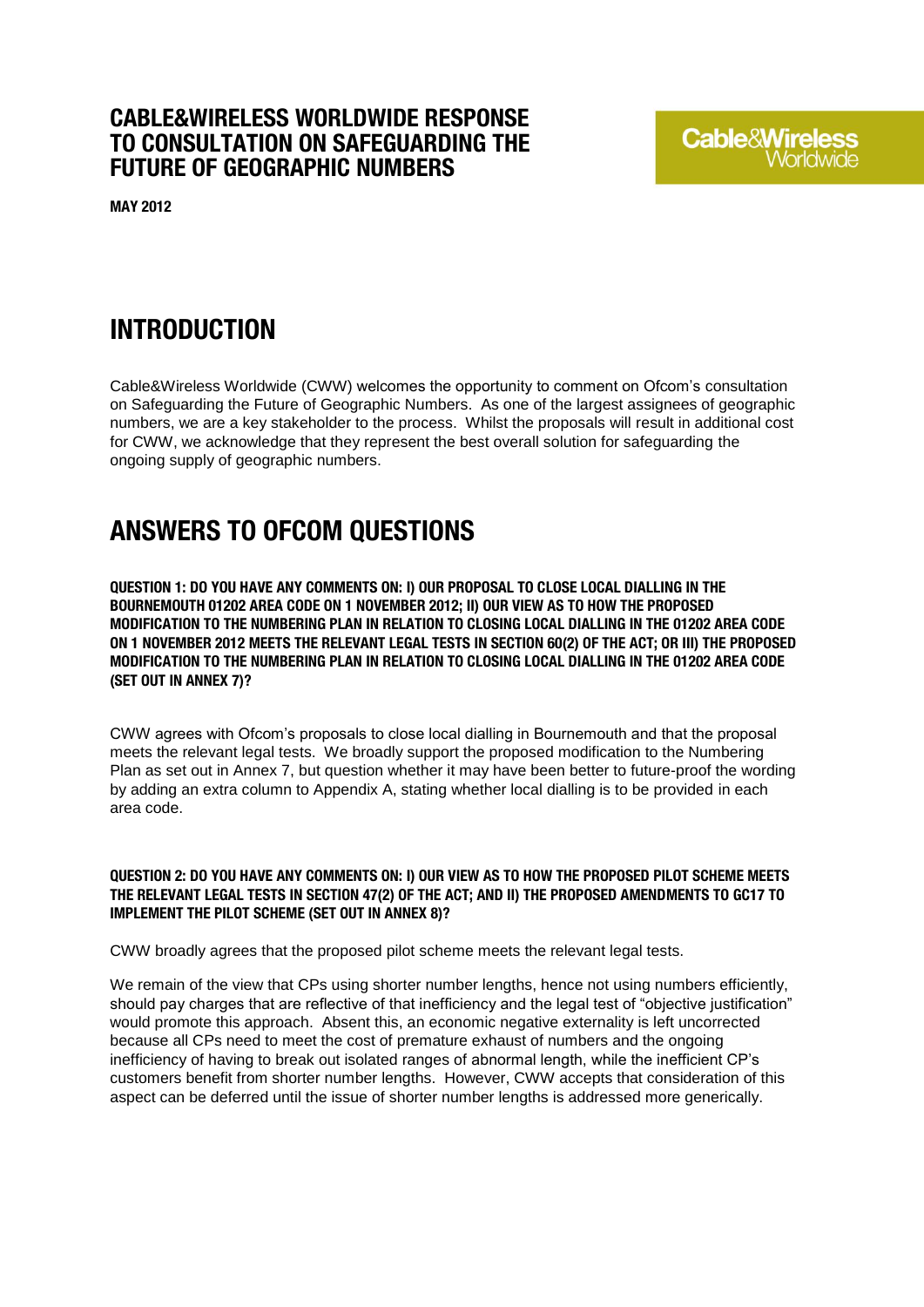Subject to the observations on calculation granularity described in our response to Question 5, CWW has two comments to the amendments to GC17 set out in Annex 8:

- 1. We note that the payment terms proposed are 14 days from date of invoice. Even with the background material provided earlier in the year, CWW does not believe this is a realistic timescale for CPs to verify the invoice to check its accuracy, let alone organise payment. We propose that 56 days would be a more reasonable timescale for payment.
- 2. CWW notes the arrangements for discounts based upon the volume of numbers exported by the rangeholder CP. However, we note that ultimately the legal text refers to numbers being "ported", with no definition of "ported" being given. We are mindful that CPs may seek to limit their exposure to number charges by, for example, portraying numbers that are actually in common parlance "sub-allocated" as "ported". With no legal definition within the proposed amendments to GC17, it is possible that Ofcom would struggle to refute such an assertion. Therefore CWW suggests that the term "Ported Number" should point to GC18. where the relevant legal definitions do exist.

**QUESTION 3: DO YOU HAVE ANY COMMENTS ON: I) OUR PROPOSALS TO MAKE 100 BLOCKS OF 100-NUMBERS AVAILABLE FOR ALLOCATION IN THE 11 FIVE-DIGIT AREA CODES; II) OUR SUBMISSION OF HOW THE PROPOSED MODIFICATION TO THE NUMBERING PLAN IN RELATION TO 100-NUMBER BLOCKS MEETS THE RELEVANT LEGAL TESTS IN SECTION 60(2) OF THE ACT; OR III) THE PROPOSED MODIFICATION TO THE NUMBERING PLAN IN RELATION TO 100-NUMBER BLOCKS (SET OUT IN ANNEX 7)?**

CWW agrees with the proposals, that the legal tests have been met, and that the proposed modifications to the Numbering Plan are appropriate.

#### **QUESTION 4: DO YOU AGREE WITH OUR PROPOSED APPROACH FOR PORTED AND WLR NUMBERS? IF NOT, PLEASE EXPLAIN WHY YOU DISAGREE.**

CWW agrees with the proposals set out in Annex 3 to the consultation.

#### **QUESTION 5: DO YOU HAVE ANY COMMENTS ON THE PROPOSED ADMINISTRATIVE ARRANGEMENTS FOR NUMBER CHARGING IN THE PILOT SCHEME AS SET OUT IN PARAGRAPH A4.37?**

CWW continues to believe that charging on a daily basis imposes an undue administrative burden. We favour assessing the charge on a monthly basis. This means that when the final invoice is supplied by Ofcom, any validation of it can be achieved solely by using the numbering allocations files on the Ofcom website, which record only the month of allocation and not day. Absent this, it